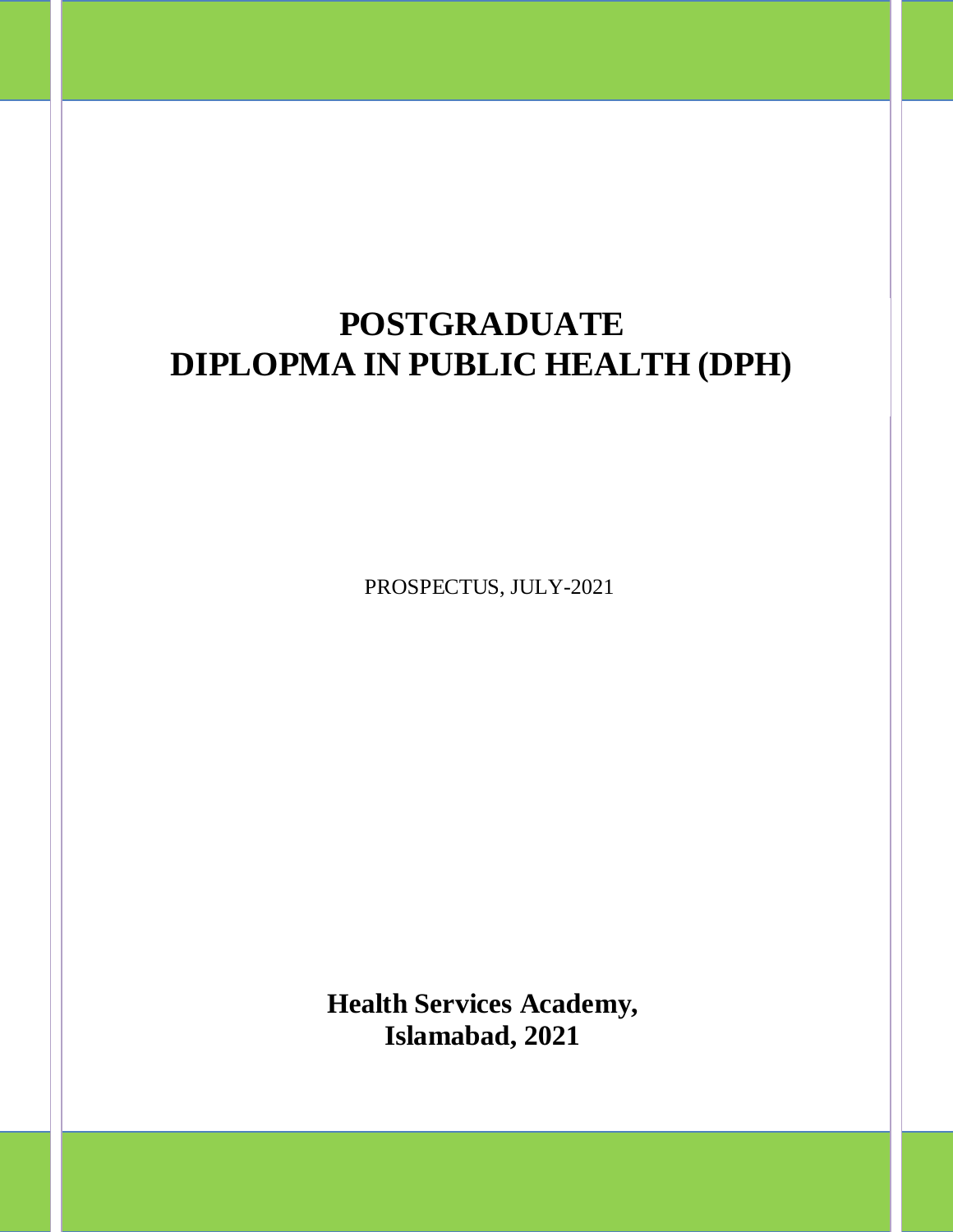| S./NO | TABLE OF CONTENTS | <b>PAGE NO</b> |
|-------|-------------------|----------------|
|       |                   |                |
|       |                   |                |
|       |                   |                |
|       |                   |                |
|       |                   |                |
|       |                   |                |
|       |                   |                |
|       |                   |                |
|       |                   |                |
|       |                   |                |
|       |                   |                |
|       |                   |                |
|       |                   |                |
|       |                   |                |
|       |                   |                |
|       |                   |                |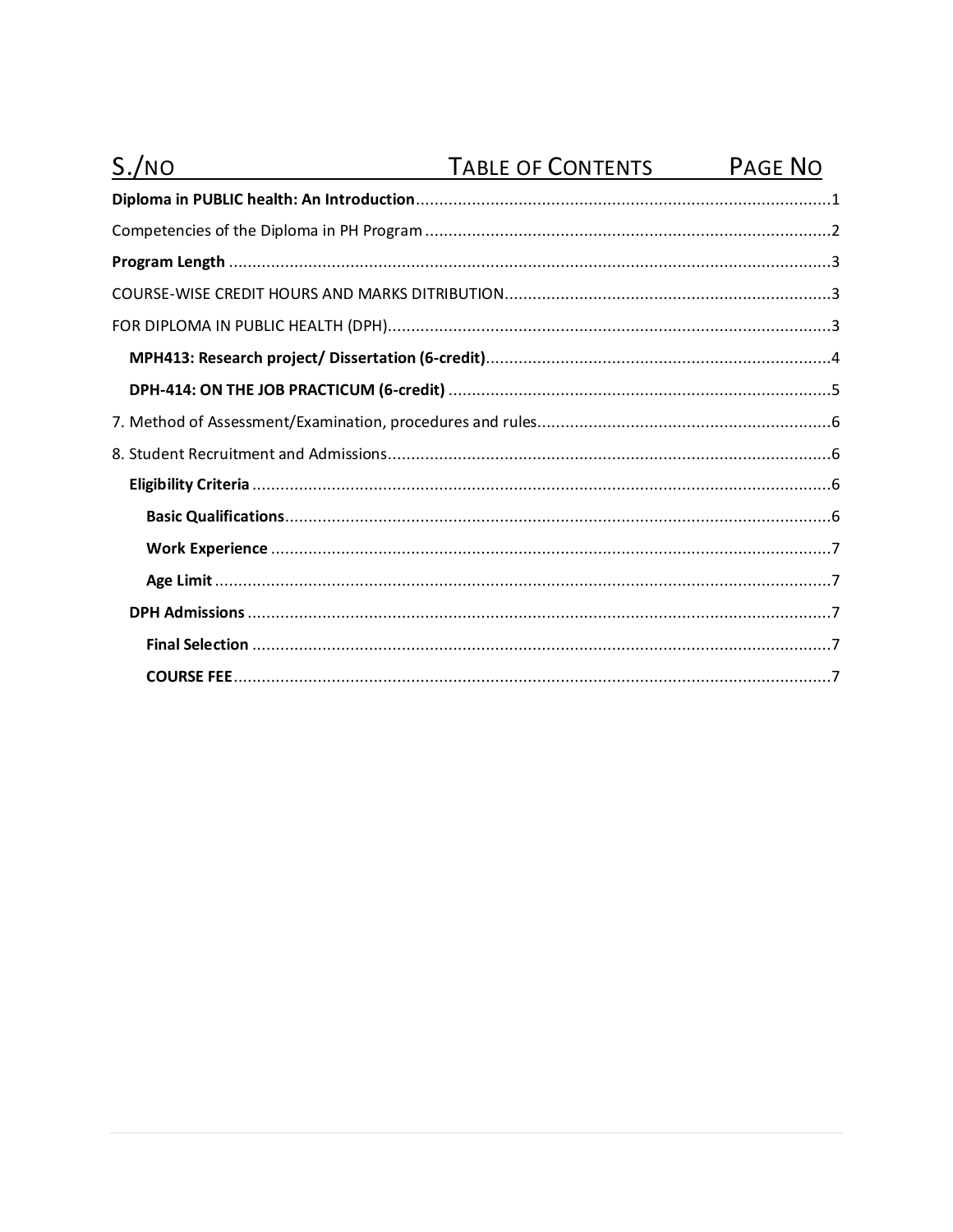## <span id="page-2-0"></span>**DIPLOMA IN PUBLIC HEALTH: AN INTRODUCTION**

Pakistan has one of the best-knitted networks of health care facilities in public sector; and a very large private sector. The public sector facilities mostly, face the problems of underutilization and under functioning along with the technical and allocative inefficiency. This situation has been described in different donor reports and evaluations carried out by the Government of Pakistan. The management of private sector has also been considered inefficient and not very effective. Specific Management tools and techniques, such as strategic management, management by objectives, quality assurance methods, monitoring and evaluation of the health systems outputs and outcomes, and economic appraisal are not practiced in both public and the private sector. One of the primary reasons for all these issues is that most health managers lack expertise in health management. Insufficient management knowledge, inappropriate skills and lack of expertise in management, further undermine their capability to improve the health system. The way forward is the continuous education and training leading to the capacity building of the midlevel health managers and encouraging them to apply their knowledge in their respective settings. On the other hand, there is no well-developed and properly facilitated management training being offered in Pakistan which can fulfil the need of the health managers in public as well as private sector. **Diploma in Public Health** is a wonderful opportunity designed to improve the public health capacity of health professional in terms of their knowledge, attitude and skills in Pakistan. **Diploma in PH** aims to develop professionals in the field of Public Health through a comprehensive post-graduate program. It offers intensive practical training in the operational and clinical areas of a hospital. It equips them with PH skills like planning, organizing and decisionmaking with specific relevance to healthcare industry. Health industry is growing at a fast rate every year. In Pakistan growing occupations are also related to healthcare. Health care is likely to generate new jobs. It is estimated that the demand for public health is expected to touch over 6000 within next five years in Pakistan. Existing healthcare organizations are expanding their hospitals to add new service areas; and new organizations are entering the domain.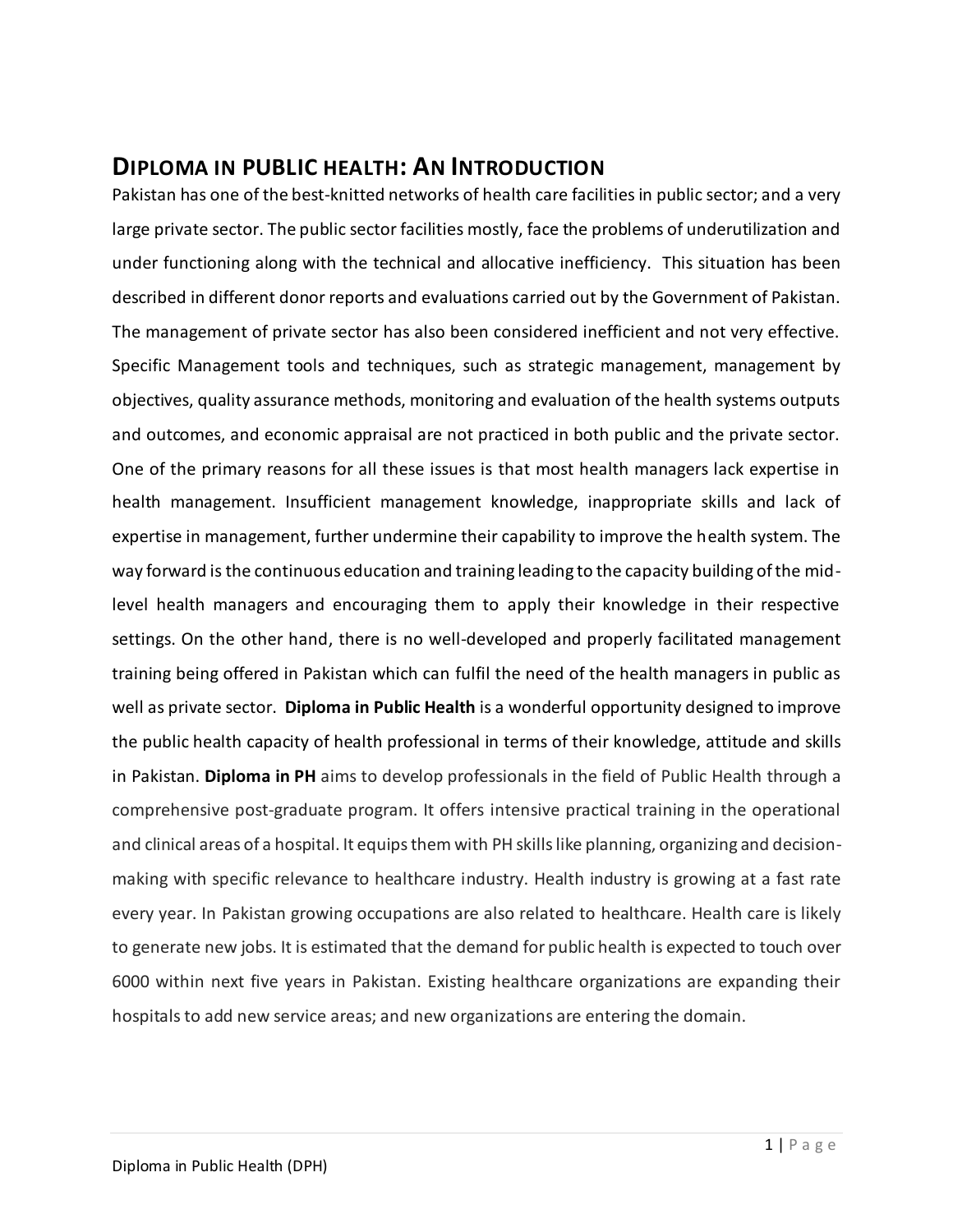## <span id="page-3-0"></span>COMPETENCIES OF THE DIPLOMA IN PH PROGRAM

The graduates of the DPH program will be prepared to:

- Train competent, committed and skilled public health professionals.
- Assist in translation of knowledge into sound evidence-based policies and practices.
- Prepare leadership in public health.
- Develop, administer and evaluate health policies and programmes.
- Participate directly in efforts to improve the health of the community using communitybased and health systems' assessment of services.
- Conduct basic and applied research relevant to the description, risk factors and interventions for the resolution of health problems in the human populations.
- Describe basic methods of quantitative analysis being used by health managers.
- Demonstrate change management, communication and leadership skills.
- Define what quality means from the standpoint of the variety of stakeholders.

In order to achieve these core competencies each course has been tailored with its learning objectives which further lead to enrichment of the course content.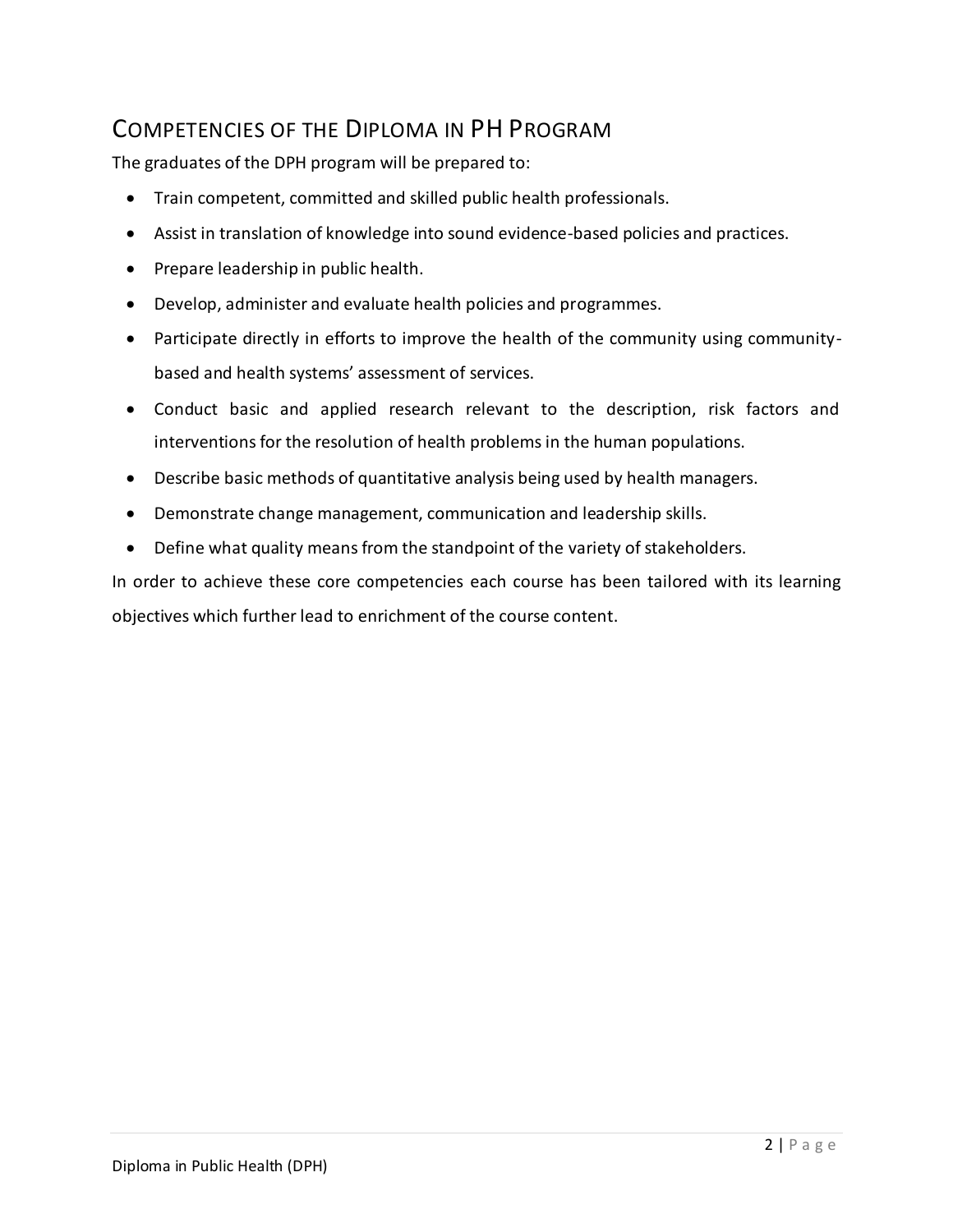## <span id="page-4-0"></span>**PROGRAM LENGTH**

<span id="page-4-1"></span>It is **One-Year** program comprising of 2 semesters and each semesters' duration is 6 months.

## <span id="page-4-2"></span>COURSE-WISE CREDIT HOURS AND MARKS DITRIBUTION FOR DIPLOMA IN PUBLIC HEALTH (DPH)

| <b>Semester</b>                                                | Course code   | <b>Course Title</b>                       | <b>Credit</b><br>hours | <b>Marks</b> |  |
|----------------------------------------------------------------|---------------|-------------------------------------------|------------------------|--------------|--|
| <b>Courses for First Semester of DPH</b>                       |               |                                           |                        |              |  |
| $\mathsf{I}$                                                   | <b>DPH507</b> | <b>Principles of Epidemiology</b>         | 3                      | 150          |  |
| $\mathbf{I}$                                                   | <b>DPH508</b> | <b>Basic Biostatistics</b>                | 3                      | 150          |  |
| $\mathsf{II}$                                                  | <b>DPH509</b> | <b>Foundation of Public Health</b>        | 3                      | 150          |  |
| $\mathbf{I}$                                                   | <b>DPH510</b> | <b>Health Systems Management</b>          | 3                      | 150          |  |
| $\mathbf{I}$                                                   | <b>DPH511</b> | <b>Research Methods for Health Sector</b> | 3                      | 150          |  |
| $\mathsf{II}$                                                  | <b>DPH512</b> | <b>Health Policy Planning</b>             | 3                      | 150          |  |
| Sub Total for First semester Credit hours/Marks                |               | 18                                        | 900                    |              |  |
| <b>Courses for Second Semester of DPH</b>                      |               |                                           |                        |              |  |
| III                                                            | <b>DPH513</b> | <b>Public Health Research Project</b>     | 6                      | 300          |  |
| III<br>On the Job Practicum in Health Organization or Hospital |               | 6                                         | 300                    |              |  |
| <b>Total Credit hours/Marks for Diploma in PH</b>              |               |                                           | 30                     | 1500         |  |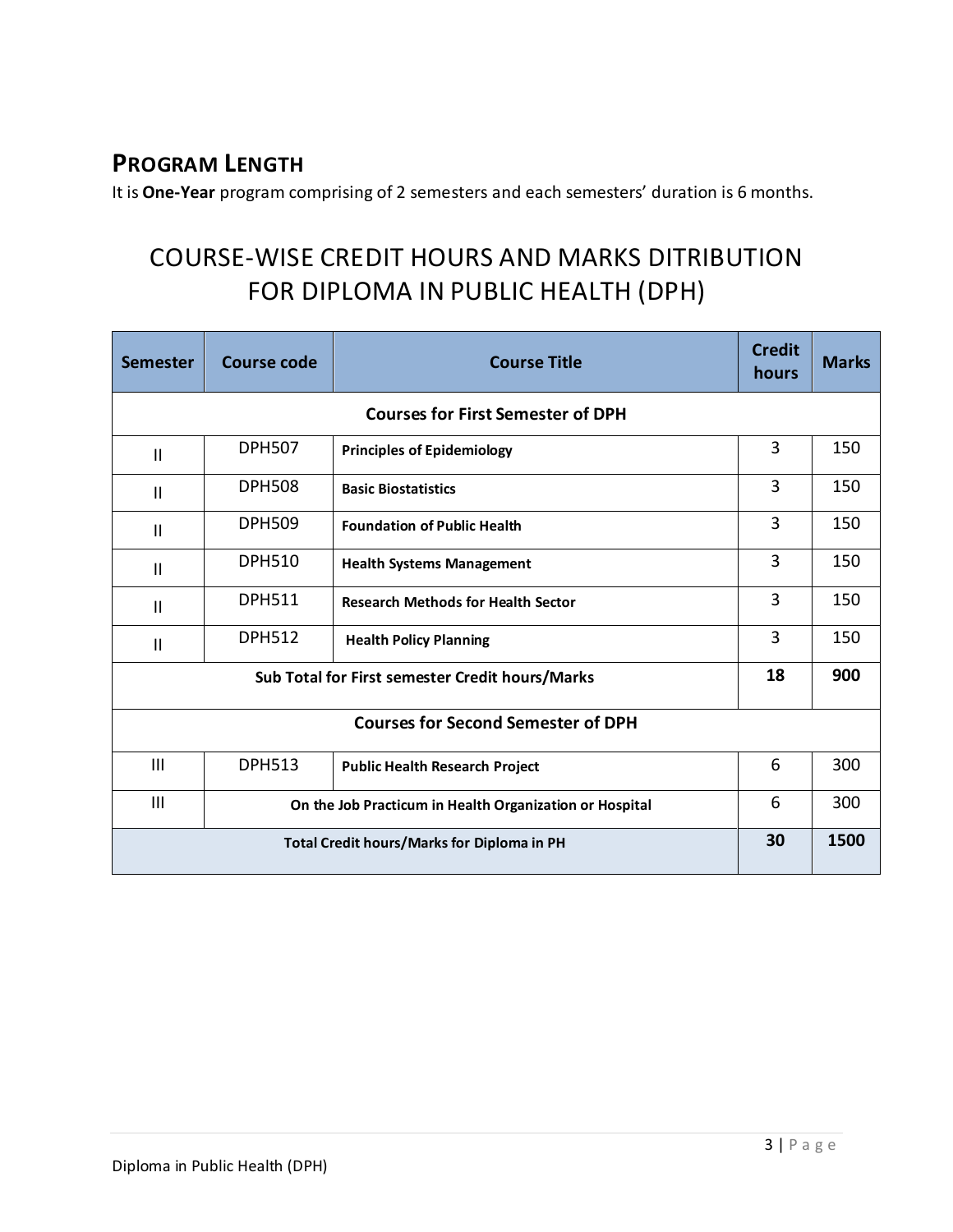## <span id="page-5-0"></span>**MPH413: RESEARCH PROJECT/ DISSERTATION (6-CREDIT)**

The student will be advised to select a public health topic with his/her professional requirements during the first semester. The proposal formulated has to be critically appraised by the Academic Committee of Health Services Academy and simultaneously the Institutional Research Board (IRB) at end of the first semester. The committee can suggest changes which will be communicated to the student at the time of critical appraisal. The students will carry out data collection, data analysis, interpretation and presentation of the results leading to conclusions from the study under the dissertation writing guidelines during the third semester. The primary educational objective of the dissertation is to demonstrate appropriate consideration and application of core concepts, skills, and knowledge in analyzing a public health problem within any of the proscribed frameworks. The core area competencies must be addressed in each project. These competency areas cut across the domains identified for each specific framework. For example, quantitative competence may be demonstrated in the literature review and/or methodology section and/or results and/or discussion section of a publication framework. All papers are required to demonstrate minimum competence but are held accountable to a level of competence consistent with the problem and framework as defined by the student.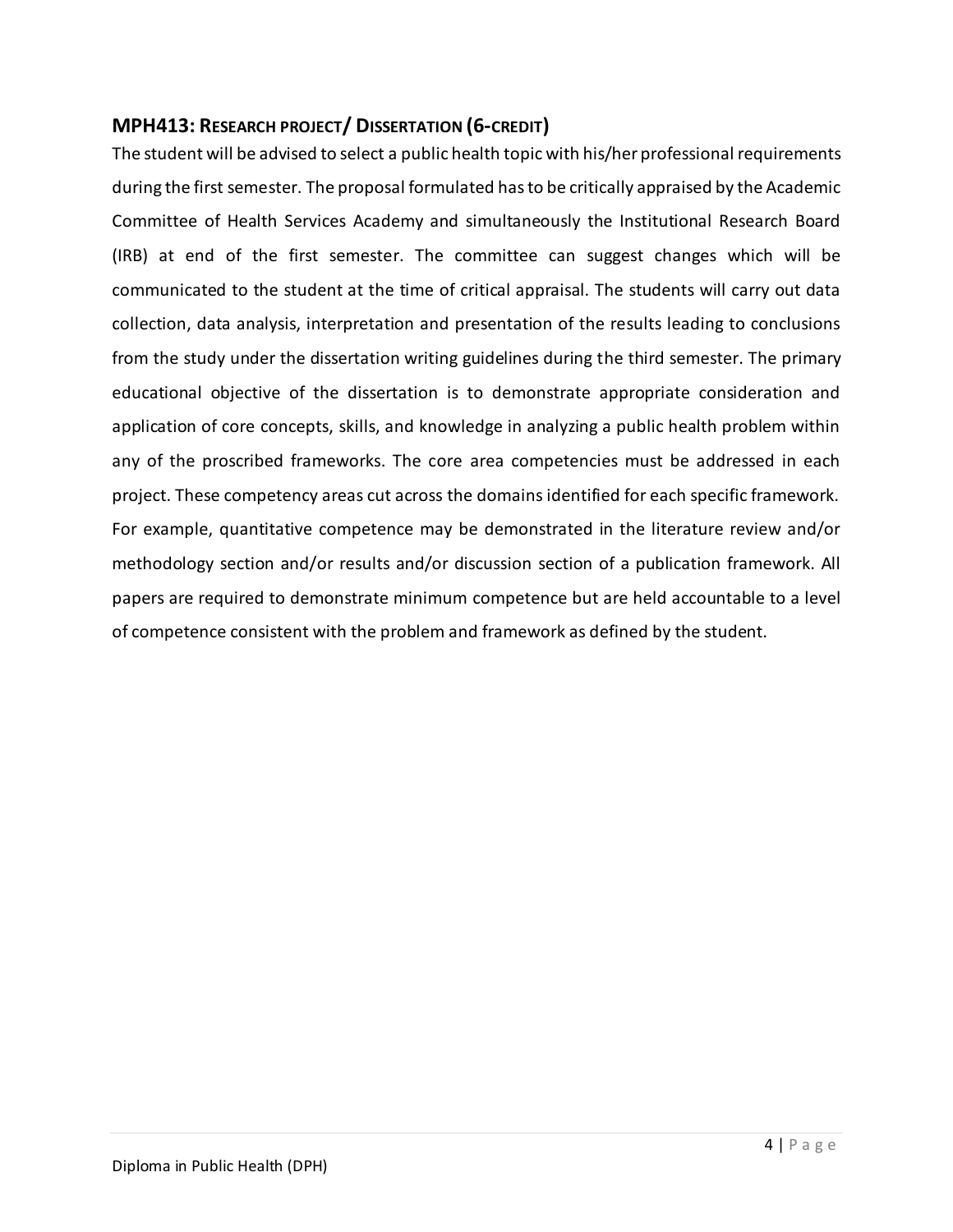## <span id="page-6-0"></span>**DPH-414: ONTHE JOB PRACTICUM (6-CREDIT)**

Public health focuses on monitoring, achieving and improving the health of a population and is practiced in a variety of settings. The public health professional applies knowledge and skill from the core content areas of public health (biostatistics, epidemiology, environmental health, health services management, and social and behavioural sciences) to design, manage and evaluate solutions to public health problems. Using practicum in Diploma in Public Health student learn and develop necessary skill sets for becoming a successful PH professional.

The practicum is intended to develop direct understanding and experience in PH, thereby exposing the student to community cultures, health system, operations and resources, programs and services and target populations. Such knowledge, skills, abilities, and experiences will continue to develop and grow as each student graduates and becomes a life-long learner and practitioner of public health. The goal of the practicum is to provide a structured and supervised opportunity for the student to apply the theories, principles, knowledge and skills of public health and hospital management, as learned in the classroom, in a practice setting.

The practice experience occurs in a carefully selected health organisation approved by Program Coordinator and is supervised by HSA faculty and an immediate supervisor/mentor. This takes into account the transition from education to professional practice. At the conclusion the students are required to present their project as a poster presentation.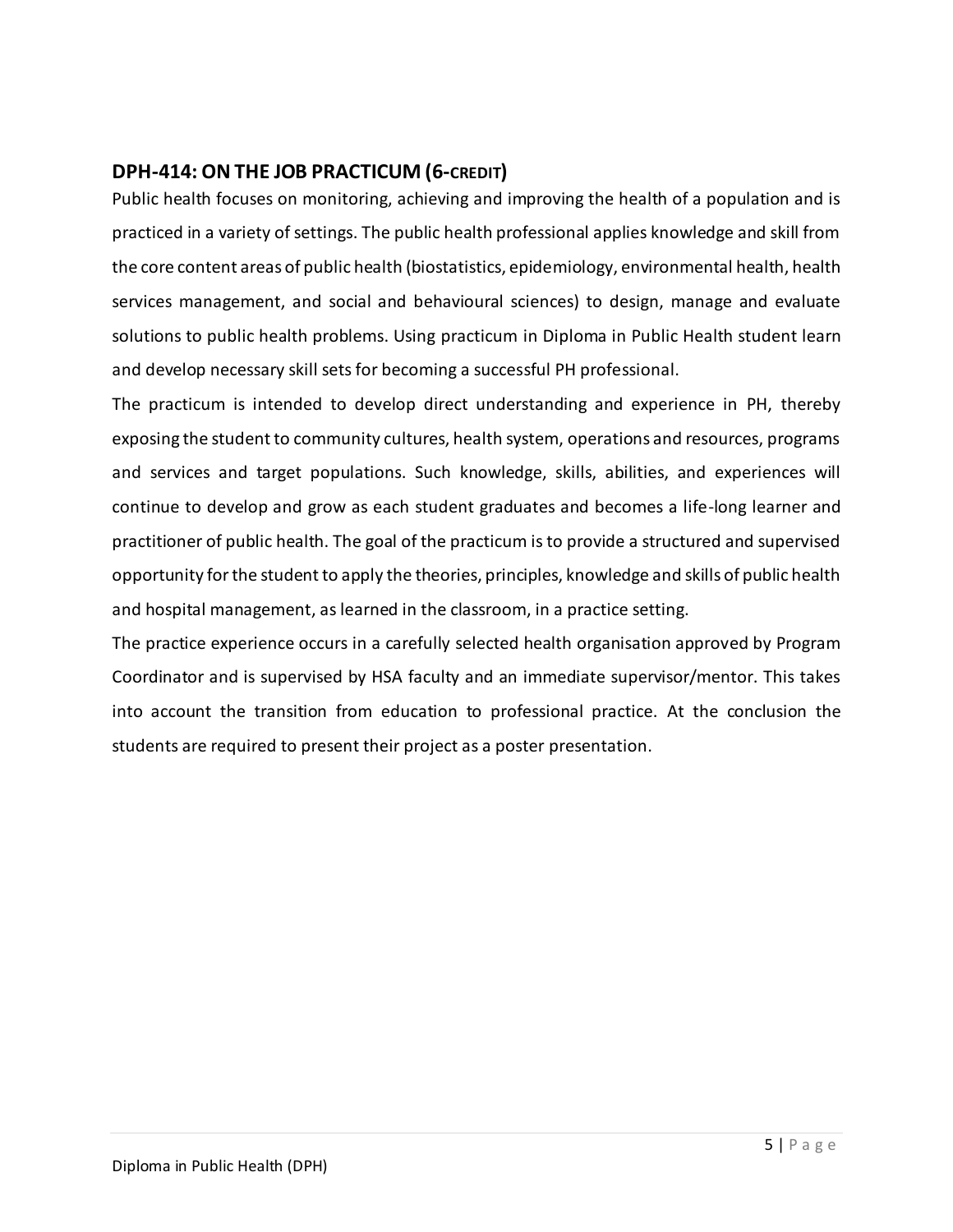## <span id="page-7-0"></span>7. METHOD OF ASSESSMENT/EXAMINATION, PROCEDURES AND RULES

Students will be evaluated during each course on the basis of;

1. **Formative assessment** which is a mix of the tests, end of course examination, class and home assignments, class participation, interactive discussions, practical exercises, field works and/or group works, end of course examination, depending on the course outline (ongoing assessment)

2. **Summative assessment** based on the end of semester examination papers. Summative assessments are held at end of semesters and comprises of semester examinations paper each.

## <span id="page-7-1"></span>8. STUDENT RECRUITMENT AND ADMISSIONS

Health Services Academy abides by its strict merit-based criteria with absolute transparency to select its students for the DPH program.

## <span id="page-7-2"></span>**ELIGIBILITY CRITERIA**

## <span id="page-7-3"></span>*BASIC QUALIFICATIONS*

The candidate should possess one of the following qualifications or an equivalent degree from a recognized university or accrediting body.

- MBBS (Bachelor of Medicine & Bachelor of Surgery)
- BDS (Bachelor of Dental Surgery)
- B. Pharmacy (Bachelor's in Pharmacy)/ D. Pharmacy (Doctor of Pharmacy) or M. Pharmacy (Master's in Pharmacy)
- BSc Nursing (Bachelor of Sciences in Nursing)
- DVM (Doctor of Veterinary Medicine)
- Master's Degree in a relevant subject such as Anthropology, Business Administration, Economics, Human Nutrition, Microbiology, Physiology, Psychology, Public Health Engineering, Sociology, Statistics and Zoology